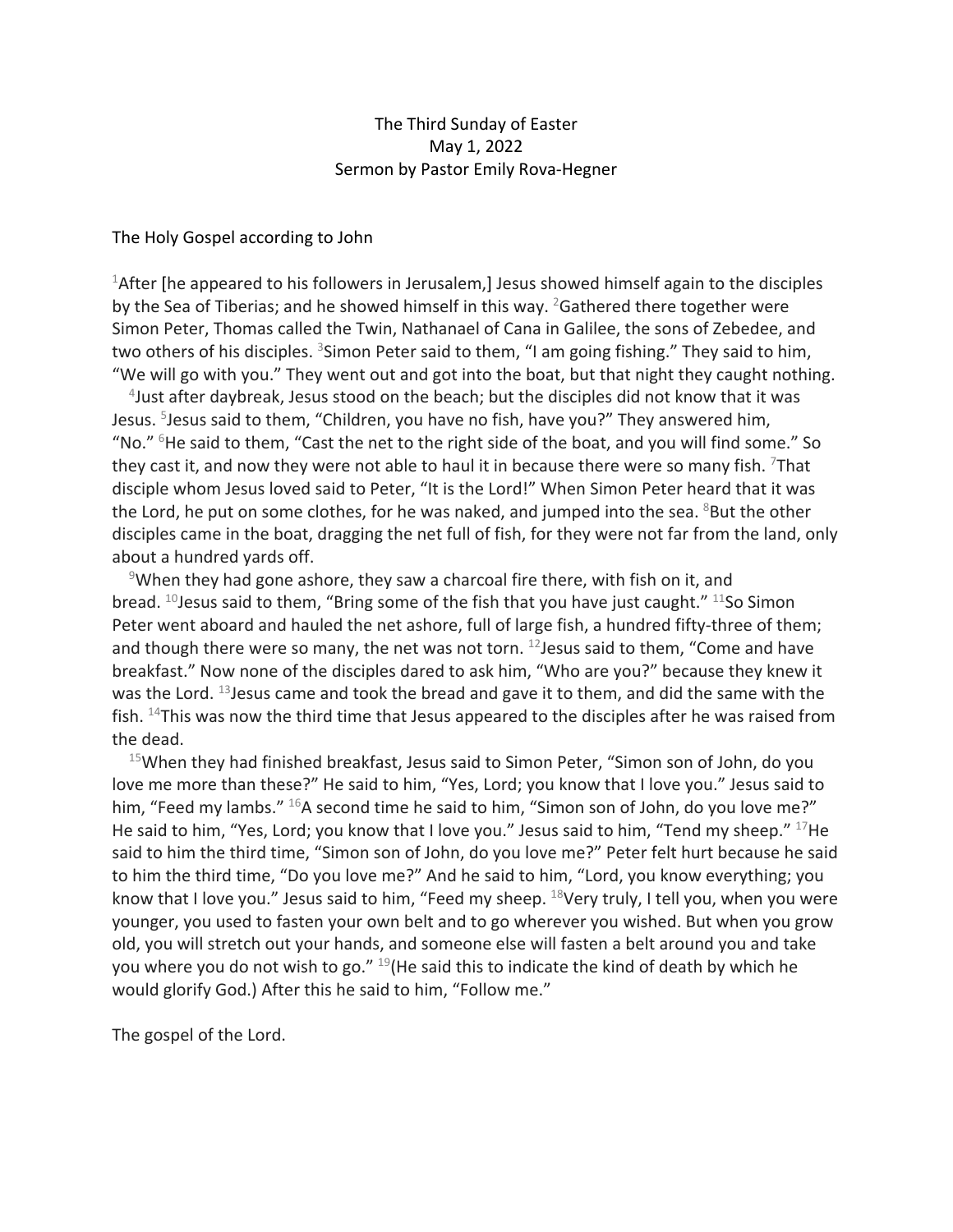Grace and peace to you from God our creator and our Lord and Savior Jesus the Christ. Amen.

He is risen! *He is risen indeed, Alleluia!*

After the resurrection, Jesus has appeared to the disciples twice before the story today. He has shown himself to them in different ways and in different contexts. It is important to remember that the disciples are still full of fear, full of disbelief, full of questions and are trying to make sense of what has transpired over the past few days.

In the gospel today, the disciples gathered together by the Sea of Tiberius, and they are no doubt trying to navigate this new road of grief and loss over the death of Jesus, and the confusion over his resurrection. Peter's response is part of the human condition. He goes back to what he knows… what is familiar.. what gives him structure… what he understands, and what makes sense.

Peter announces, "I'm going fishing." Fishing. Fishing is when these guys know. It's been their life's work up to the point when they are called to leave their nets and follow Jesus. Every single day they fished. It was their life and existence before Jesus. Fishing was easy feeling the nets in their fingers, smelling the sea, touching the worn wood of the boat as they pulled it out and into shore, hearing the birds calling out, eating a piece of bread as they were on the go  $$ were all comforts they knew.

They could probably get ready and fish with their eyes closed. Out on the water would clear their thoughts. Maybe in doing what was familiar they would find comfort and solace in the midst of grief and loss of their beloved friend and teacher, Jesus.

I love to imagine the disciples are out on the sea, going through the motions of putting the nets in and quietly waiting. It is just after daybreak, so it is still dark and the light is just slowly appearing and a voice off the shore yells out, "Children, you have no fish?" When they reply, "No," he tells them to put out their nets on the right side of the boat. The disciples do as they are told, as in, "Okay, well, what do we have to lose?" And in there lies the miracle.

The abundance of fish is too much. It's overwhelming. They can't pull them all in. Perhaps standing there dumfounded, the "Aha!" button clicks in and they realize it's Jesus standing on the shore, so Peter puts on clothes, because he's fishing naked, then he jumps into the sea to go and meet Jesus. (Because you know, it's always good to get dressed when you're about to jump in the water.)

When they bring in the boat, Peter goes to help, and they have 153 large fish. Seriously? Who thought of putting that in the gospel? 153 large fish is significant for sure. These are the pieces we fail to notice sometime, but I think what it tells us is that this was important. This was an outstanding catch.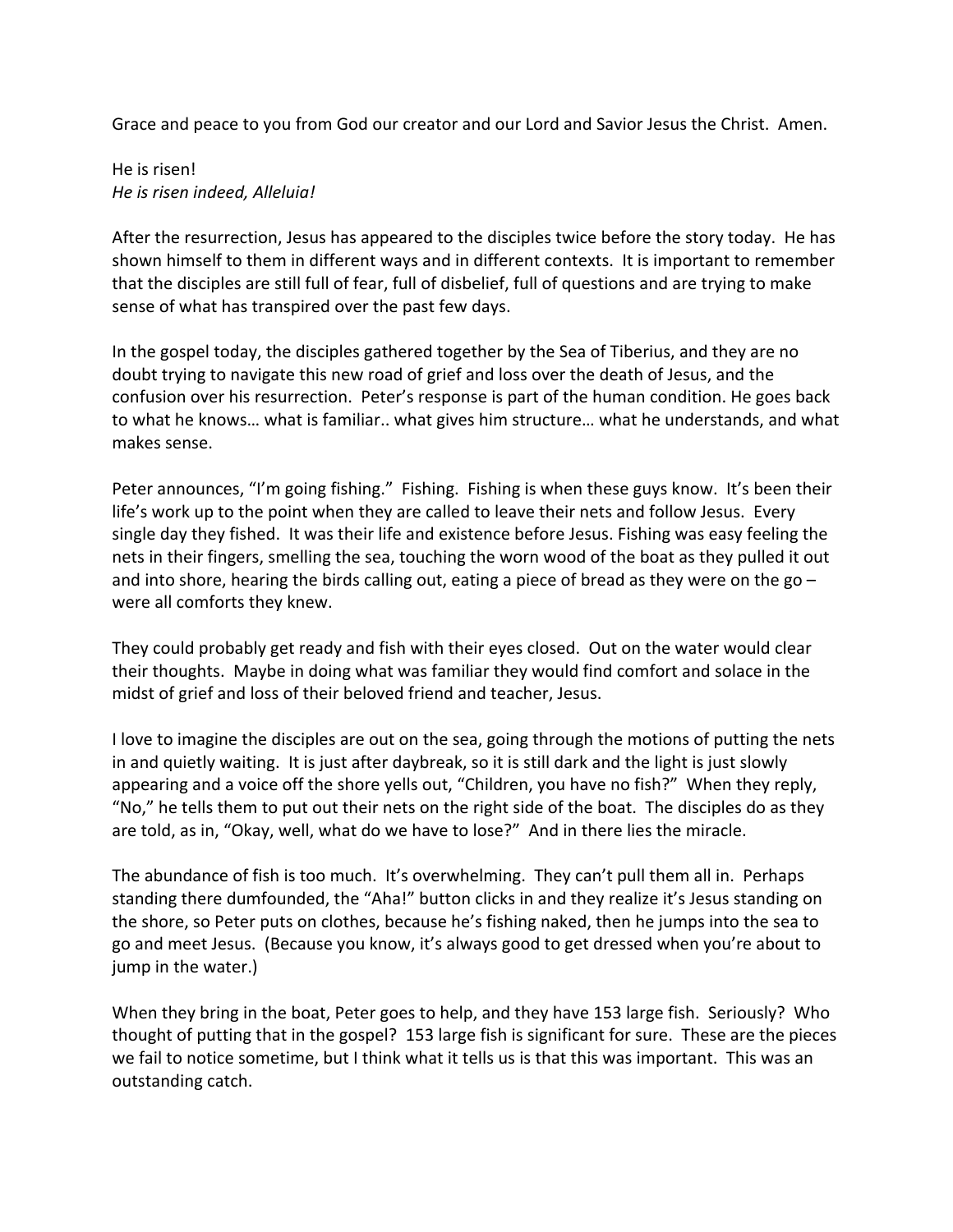Perhaps after they got them all in, Jesus knew it was time to eat. The disciples had been up all night and they would be hungry, so Jesus invites them to gather around bread and cooked fish to eat of the catch, and partake in the miracle and the conversation that would continue to bless them. But the story is very fragile at this point, as many miracles are. Fragile, because no one really wants to name who or what's going on in this meal that's unfolding before them. Everyone seems to be holding their breath because they know the one they love, the risen Jesus, is right there before their very eyes.

Their feelings must have been mixed together: a blending of grief and sorrow and joy. The history of what they had with Jesus, the present moment of who they are with Jesus and the possibilities of where they are going by following Jesus are laid spread bout before them. After they had eaten their fill, the conversation deepens as Jesus identifies himself and poses serious questions to Peter. He clarifies what Peter is called to be and do from here on out.

The heart of this dialogue is ultimately about love and vulnerability. The very last sentence contains the ultimate call of trust. I'm going to ask you to go back into your bulletin and tell me what are the last two words that Jesus says in the gospel. Read them with me – *Follow me.* 

The disciples have heard it before. These are not new words, but the words have a different meaning coming from the risen Jesus. We also know that Jesus is saying the same thing he has said before, but the ears that are hearing it are post-resurrection. Following Jesus means something different now.

Post-resurrection is baffling. I'll admit it is hard to tell someone what the resurrection is, exactly. One may not realize how it sounds until you have to explain it to someone. Many of you know that I'm a third grade teacher, and in the month of April, prior to Easter, I was getting our class weekly calendar ready for holy week and the week after. I labeled the days of Easter break and was putting in the days that we had off, which were Good Friday and Easter Monday.

One of my students who has probably never been to church and had no idea who Jesus was, came up to me and said, "What's Good Friday? And what's Easter?" Most of my students have no idea that I'm also a pastor, but I thought to myself, "Wow, Pastor Emily, this should be easy for you to explain to an eight-year-old!"

I started with Jesus and his death on the cross on Good Friday. She interrupted and said, "What Good Friday? How is that good?"

"Then on Easter Sunday Christians celebrate his rising from the dead." The words came out of my mouth, and I thought, 'My gosh, that sounds really incredible – doesn't even sound possible. Well, no wonder the disciples were processing this with so much fear and uncertainty.

This young student looked at me wide-eyed, and continued to push out more questions and more questions, to which I answered as best I could. But when she said to me, "Why did he